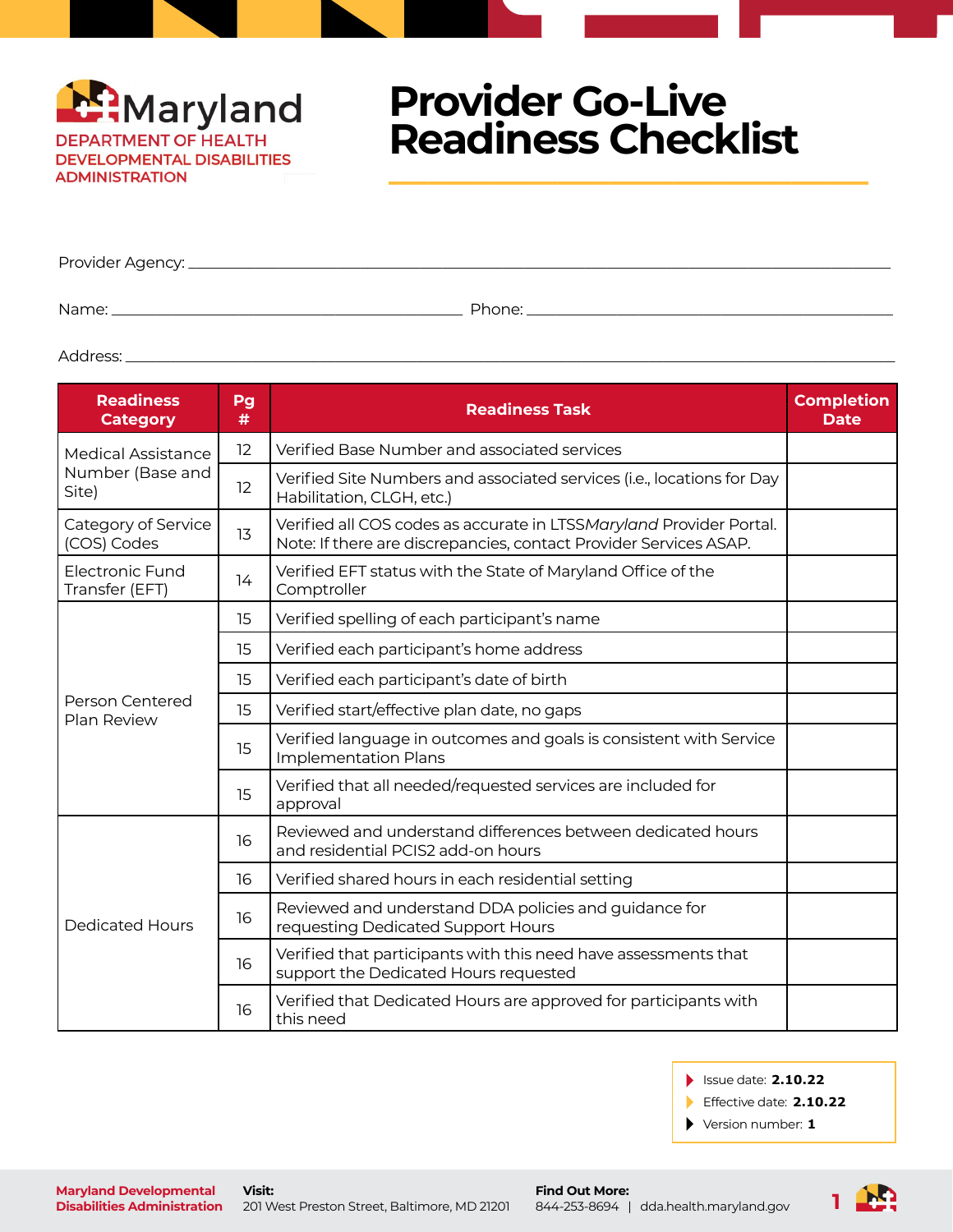

| <b>Readiness</b><br><b>Category</b>                        | Pg<br># | <b>Readiness Task</b>                                                                                                                                                                                                                                          | <b>Completion</b><br><b>Date</b> |
|------------------------------------------------------------|---------|----------------------------------------------------------------------------------------------------------------------------------------------------------------------------------------------------------------------------------------------------------------|----------------------------------|
|                                                            | 17      | Verified the MA site number for each location.                                                                                                                                                                                                                 |                                  |
| Community Living-<br>Group Home<br>Configuration and       | 17      | Verified that each home address is correct in LTSSMaryland<br>and that all SL home addresses, capacity, and overnight status<br>are shared with the DDA Regional Office to manually input the<br>information in the system prior to the development of the PCP |                                  |
| Supported Living<br>(SL) Configuration                     | 17      | Verified Overnight Supports function is correctly set to "On" or<br>"Off" for each home                                                                                                                                                                        |                                  |
|                                                            | 17      | Verified that each site has participants correctly assigned                                                                                                                                                                                                    |                                  |
| <b>Location Billing</b><br>Turn On                         | 18      | Checked in the Provider Portal under Agency Profile and verified<br>the Phase-in Date for each site (ensured that the Phase-in Date<br>is accurate as of the agreed upon go-live date)                                                                         |                                  |
| Review<br>LTSSMaryland<br><b>Training Needs</b>            | 18      | Check with DDA to get the training schedule and ensure that<br>appropriate staff are assigned to complete the training                                                                                                                                         |                                  |
|                                                            | 19      | Acquire and use the technology required for access to and use of<br>LTSSMaryland                                                                                                                                                                               |                                  |
|                                                            | 19      | Ensure appropriate staff are assigned to correct roles in<br>LTSSMaryland and understand how to maintain their access or<br>renew it if needed                                                                                                                 |                                  |
|                                                            | 19      | Develop a services guide and train all staff on its contents                                                                                                                                                                                                   |                                  |
| <b>Internal Structure</b><br>Preparation for<br>Transition | 19      | Review the organization chart to determine if structural changes<br>and/or updated position descriptions are needed; ensure<br>adequate billing staff capacity                                                                                                 |                                  |
|                                                            | 19      | Develop internal policy and procedure to support operations<br>post go-live                                                                                                                                                                                    |                                  |
|                                                            | 19      | Develop and track staff scheduling to avoid EVV overlaps                                                                                                                                                                                                       |                                  |
|                                                            | 19      | Set internal controls of LTSSMaryland/PCIS2 fiscal reconciliation.<br>Reconcile billing at least every two weeks or as frequently<br>as possible so that exceptions can be managed quickly and<br>efficiently.                                                 |                                  |

Issue date: **2.10.22**

Effective date: **2.10.22**

 $\blacktriangleright$ Version number: **1**

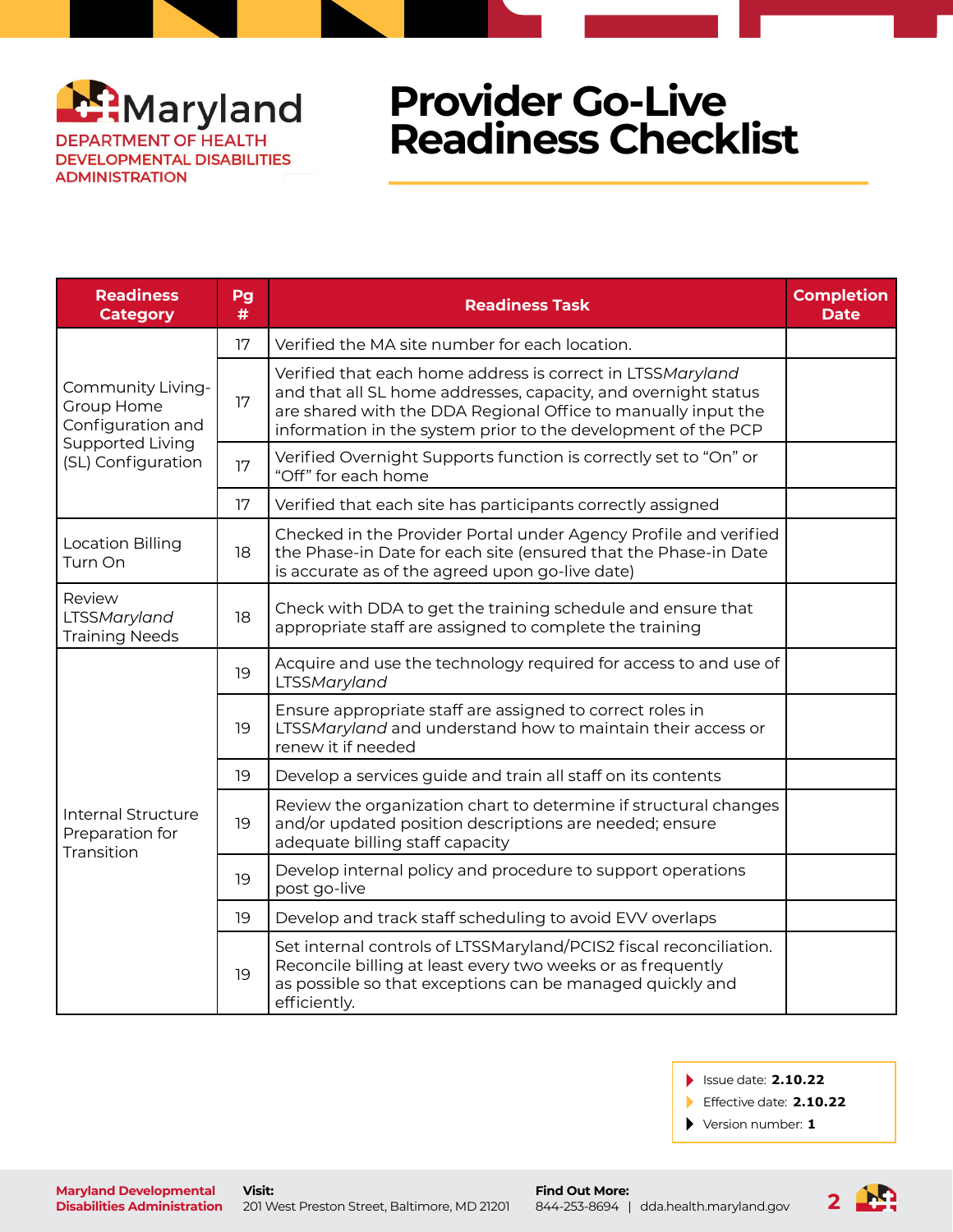

| <b>Readiness</b><br><b>Category</b> | Pg<br><b>Readiness Task</b><br># |                                                                                                                                            | <b>Completion</b><br><b>Date</b> |
|-------------------------------------|----------------------------------|--------------------------------------------------------------------------------------------------------------------------------------------|----------------------------------|
|                                     | 20                               | Form work groups/develop processes to focus on LTSSMaryland<br>implementation                                                              |                                  |
|                                     | 20                               | Review all ePREP and Licensing areas to ensure there are no<br>outstanding issues                                                          |                                  |
| Internal Structure                  | 20                               | Participate in LTSSMaryland systems training                                                                                               |                                  |
| Preparation for<br>Transition       | 20                               | Form work groups to review PCPs with CCSs to ensure they are<br>accurate, complete and timely                                              |                                  |
|                                     | 20                               | Develop workflows for time capture, documentation, billing and<br>reconciliation                                                           |                                  |
|                                     | 20                               | Test billing/case management applications, API upload (if<br>using a bridge), and LTSSMaryland billing functionality and<br>reconciliation |                                  |

Provider Name: \_\_\_\_\_\_\_\_\_\_\_\_\_\_\_\_\_\_\_\_\_\_\_\_\_\_\_\_\_\_\_\_\_\_\_\_\_\_\_\_\_\_\_\_\_\_\_\_\_\_\_\_ certifies by the signature below that the organization has successfully completed the full checklist and is ready for transition to LTSS*Maryland.*

Signature: \_\_\_\_\_\_\_\_\_\_\_\_\_\_\_\_\_\_\_\_\_\_\_\_\_\_\_\_\_\_\_\_\_\_\_\_\_\_\_\_\_\_\_\_ Printed Name: \_\_\_\_\_\_\_\_\_\_\_\_\_\_\_\_\_\_\_\_\_\_\_\_\_\_\_\_\_\_\_\_\_\_\_\_\_\_\_\_\_

Date: \_\_\_\_\_\_\_\_\_\_\_\_\_\_\_\_\_\_\_\_\_\_\_\_\_\_\_ Title: \_\_\_\_\_\_\_\_\_\_\_\_\_\_\_\_\_\_\_\_\_\_\_\_\_\_\_\_\_\_\_\_\_\_\_\_\_\_\_\_\_\_\_\_\_\_\_\_\_\_\_\_\_\_\_\_\_\_\_\_\_\_\_\_\_\_\_\_\_\_\_\_\_

Issue date: **2.10.22**

Effective date: **2.10.22**

Version number: **1**

**Maryland Developmental Disabilities Administration**

**Visit:** 201 West Preston Street, Baltimore, MD 21201 **Find Out More:** 844-253-8694 | [dda.health.maryland.gov](http://dda.health.maryland.gov)

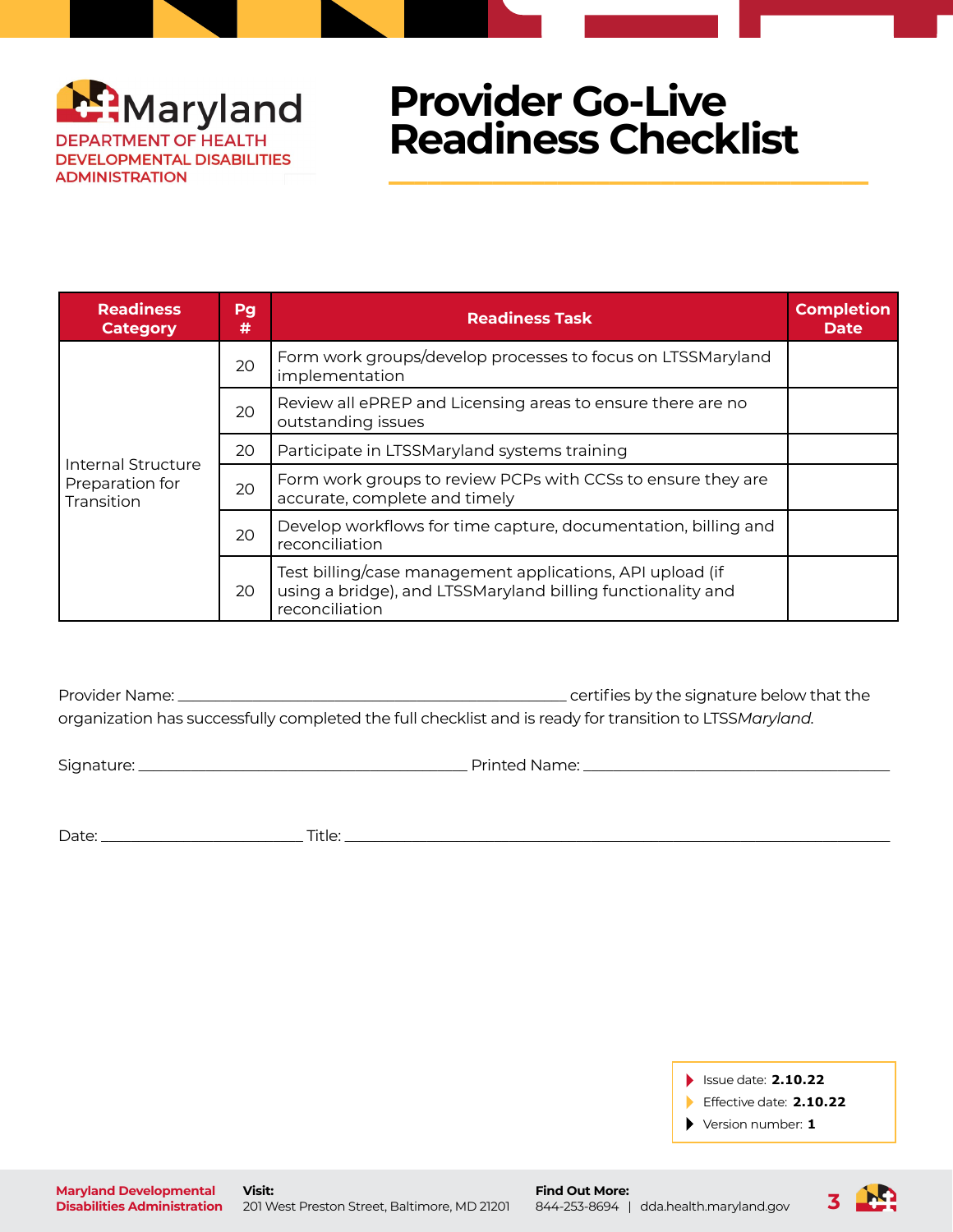

#### **Steps To Complete Provider Authorization Review**

1. In Provider Portal, go to the Providers tab. Search for all associated provider numbers. Click Details.

|                              | <b>Provider Portal</b>        | Home | Alerts | Services | <b>Clients</b> | Providers       |
|------------------------------|-------------------------------|------|--------|----------|----------------|-----------------|
| $\equiv$                     | PROVIDER NUMBER SEARCH        |      |        |          | K              | <b>PROVIDEI</b> |
| $\qquad \qquad \blacksquare$ | Provider Name / #:            |      |        |          |                |                 |
| 쓥                            | All selected (37)             |      |        |          | ٠              |                 |
|                              | Status:                       |      |        |          |                |                 |
|                              | All                           |      |        |          | v              |                 |
|                              | Provider Attribute:           |      |        |          |                |                 |
|                              | <b>DDA Community Provider</b> |      |        |          | ٠              |                 |
|                              | Category of Service:          |      |        |          |                |                 |
|                              | None selected                 |      |        |          |                |                 |
|                              |                               |      |        |          |                |                 |
|                              |                               |      |        |          |                |                 |
|                              |                               |      |        |          |                |                 |
|                              |                               |      |        |          |                |                 |
|                              |                               |      |        | Reset    | Search         |                 |

**Disabilities Administration** 201 West Preston Street, Baltimore, MD 21201

| <b>Location Name:</b>                        | Phone $#: --$                                       | <b>Details</b>           |
|----------------------------------------------|-----------------------------------------------------|--------------------------|
| <b>CONTRACTOR</b><br>Provider Attribute: DDA | COS Codes: 2E - Career Exploration, 2G - Behavioral |                          |
| <b>Community Provider</b>                    | Supports, 2H - CDS O                                |                          |
|                                              |                                                     | Issue date: 2.10.22<br>Ы |
|                                              |                                                     | Effective date: 2.10.22  |
|                                              |                                                     | Version number: 1<br>▶   |

844-253-8694 | [dda.health.maryland.gov](http://dda.health.maryland.gov)